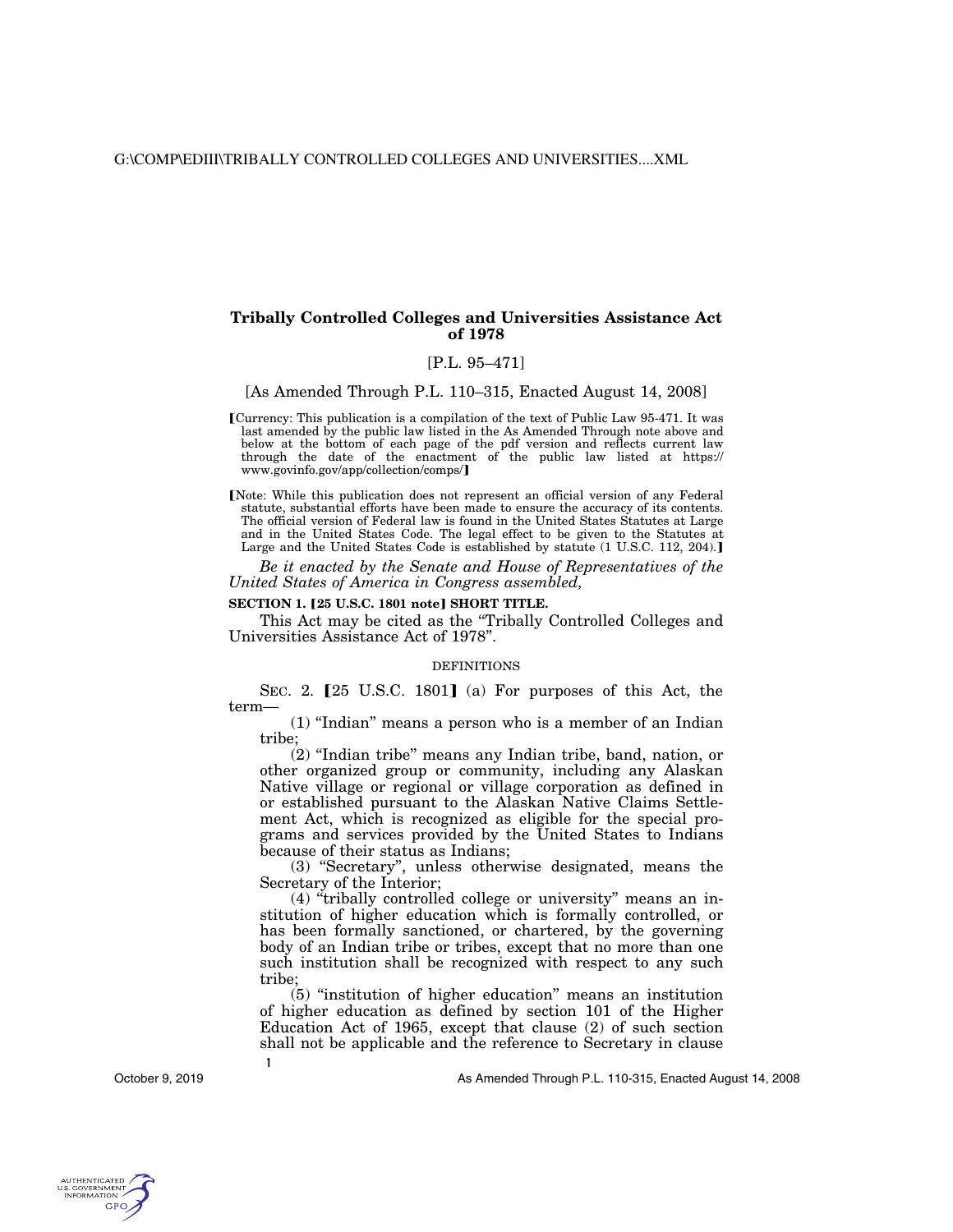(5)(A) of such section shall be deemed to refer to the Secretary of the Interior;

(6) ''national Indian organization'' means an organization which the Secretary finds is nationally based, represents a substantial Indian constituency, and has expertise in the fields of tribally controlled colleges and universities and Indian higher education;

(7) ''Indian student'' means a student who is—

(A) a member of an Indian tribe; or

(B) a biological child of a member of an Indian tribe, living or deceased;

(8) ''Indian student count'' means a number equal to the total number of Indian students enrolled in each tribally controlled college or university, determined in a manner consistent with subsection (b) of this section on the basis of the quotient of the sum of the credit hours of all Indian students so enrolled, divided by twelve; and

(9) ''satisfactory progress toward a degree or certificate'' has the meaning given to such term by the institution at which the student is enrolled.

(b) The following conditions shall apply for the purpose of determining the Indian student count pursuant to subsection (a)(8):

 $(1)$  Such number shall be calculated on the basis of the registrations of Indian students as in effect at the conclusion of the third week of each academic term.

(2) Credits earned in classes offered during a summer term shall be counted toward the computation of the Indian student count in the succeeding fall term.

(3) Credits earned by any student who has not obtained a high school degree or its equivalent shall be counted toward the computation of the Indian student count if the institution at which the student is in attendance has established criteria for the admission of such student on the basis of the student's ability to benefit from the education or training offered. The institution shall be presumed to have established such criteria if the admission procedures for such studies include counseling or testing that measures the student's aptitude to successfully complete the course in which the student has enrolled. No credits earned by such student for purposes of obtaining a high school degree or its equivalent shall be counted toward the computation of the Indian student count.

(4) Indian students earning credits in any continuing education program of a tribally controlled college or university shall be included in determining the sum of all credit hours.

(5) Eligible credits earned in a continuing education program—

(A) shall be determined as one credit for every ten contact hours in the case of an institution on a quarter system, or 15 contact hours in the case of an institution on a semester system, of participation in an organized continuing education experience under responsible sponsorship, capable direction, and qualified instruction, as described in the criteria established by the International Association for Continuing Education and Training; and

As Amended Through P.L. 110-315, Enacted August 14, 2008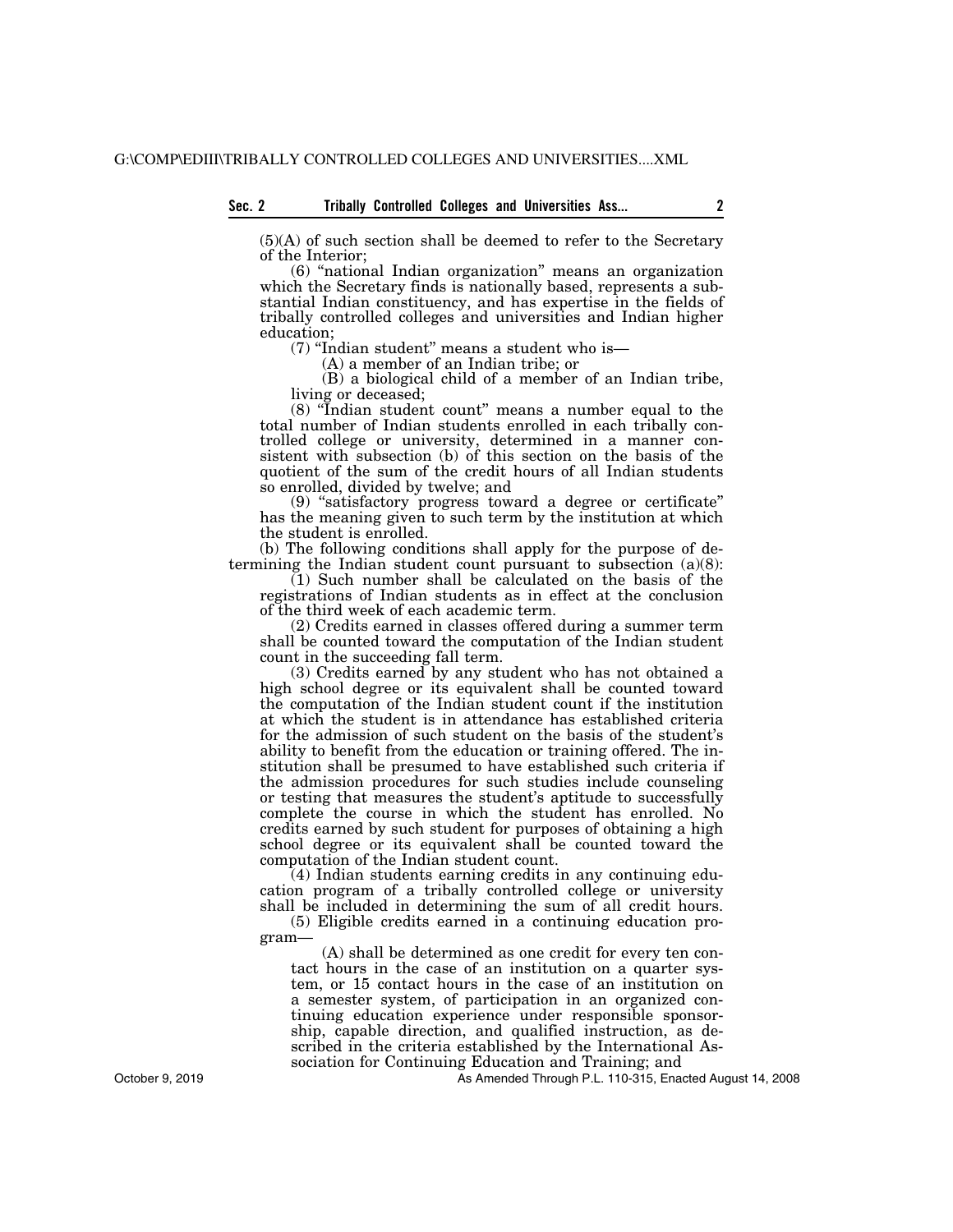**3 Sec. 104 Tribally Controlled Colleges and Universities Ass...** 

(B) shall be limited to ten percent of the Indian student count of a tribally controlled college or university.

## TITLE I—TRIBALLY CONTROLLED COLLEGES OR UNIVERSITIES

#### PURPOSE

SEC. 101. [25 U.S.C. 1802] It is the purpose of this title to provide grants for the operation and improvement of tribally controlled colleges or universities to insure continued and expanded educational opportunities for Indian students, and to allow for the improvement and expansion of the physical resources of such institutions.

#### GRANTS AUTHORIZED

SEC.  $102.$  [25 U.S.C. 1803] (a) The Secretary shall, subject to appropriations, make grants pursuant to this title to tribally controlled colleges or universities to aid in the postsecondary education of Indian students.

(b) Grants made pursuant to this title shall go into the general operating funds of the institution to defray, at the determination of the tribally controlled college or university, expenditures for academic, educational, and administrative purposes and for the operation and maintenance of the the college or university. Funds provided pursuant to this title shall not be used in connection with religious worship or sectarian instruction.

## ELIGIBLE GRANT RECIPIENTS

SEC. 103. [25 U.S.C. 1804] To be eligible for assistance under this title, a tribally controlled college or university must be one which—

(1) is governed by a board of directors or board of trustees a majority of which are Indians;

(2) demonstrates adherence to stated goals, a philosophy, or a plan of operation which is directed to meet the needs of Indians;

(3) if in operation for more than one year, has students a majority of whom are Indians; and

 $(4)(A)$  is accredited by a nationally recognized accrediting agency or association determined by the Secretary of Education to be a reliable authority with regard to the quality of training offered; or

(B) according to such an agency or association, is making reasonable progress toward accreditation.

#### PLANNING GRANTS

SEC. 104. [25 U.S.C. 1804a] (a) The Secretary shall establish a program in accordance with this section to make grants to tribes and tribal entities (1) to conduct planning activities for the purpose of developing proposals for the establishment of tribally controlled colleges or universities, or (2) to determine the need and potential for the establishment of such colleges or universities.

As Amended Through P.L. 110-315, Enacted August 14, 2008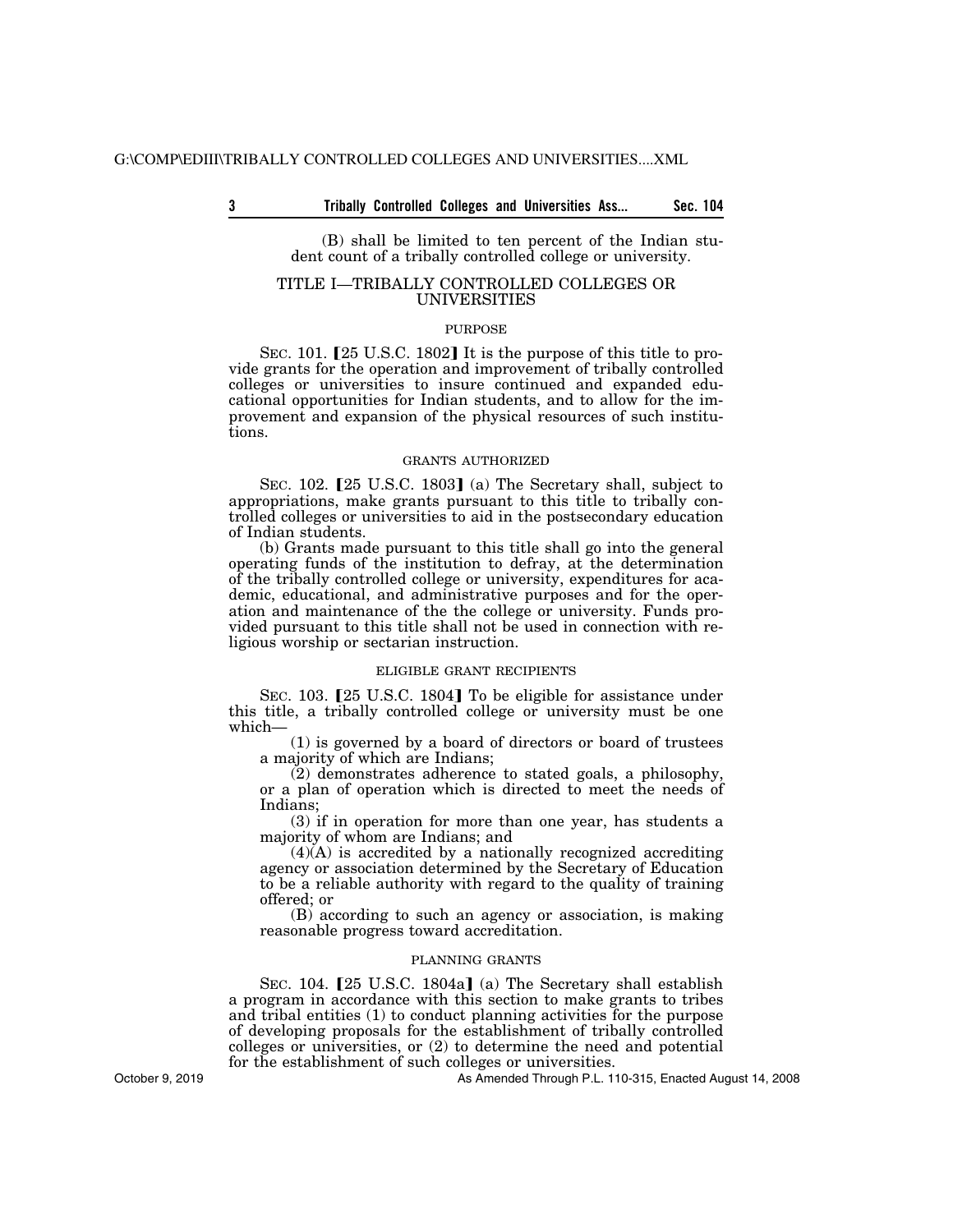## **Sec. 105 Tribally Controlled Colleges and Universities Ass... 4**

(b) The Secretary shall establish, by regulation, procedures for the submission and review of applications for grants under this section.

(c) From the amount appropriated to carry out this title for any fiscal year (exclusive of sums appropriated for section 105), the Secretary shall reserve (and expend) an amount necessary to make grants to five applicants under this section of not more than \$15,000 each, or an amount necessary to make grants in that amount to each of the approved applicants, if less than five apply and are approved.

## **SEC. 105. [25 U.S.C. 1805] TECHNICAL ASSISTANCE CONTRACTS.**

(a) TECHNICAL ASSISTANCE.— (1) IN GENERAL.—The Secretary shall provide, upon request from a tribally controlled college or university which is receiving funds under section 108, technical assistance either directly or through contract.

(2) DESIGNATED ORGANIZATION.—The Secretary shall require that a contract for technical assistance under paragraph (1) shall be awarded to an organization designated by the tribally controlled college or university to be assisted.

(b) EFFECT OF SECTION.—No authority to enter into contracts provided by this section shall be effective except to the extent authorized in advance by appropriations Acts.

## ELIGIBILITY STUDIES

SEC. 106.  $[25 \text{ U.S.C. } 1806]$  (a) The Secretary is authorized to enter into an agreement with the Secretary of Education to assist the Bureau of Indian Affairs in developing plans, procedures, and criteria for conducting the eligibility studies required by this section. Such agreement shall provide for continuing technical assistance in the conduct of such studies.

(b) The Secretary, within thirty days after a request by any Indian tribe, shall initiate a eligibility study to determine whether there is justification to encourage and maintain a tribally controlled college or university, and, upon a positive determination, shall aid in the preparation of grant applications and related budgets which will insure successful operation of such an institution. Such a positive determination shall be effective for the fiscal year succeeding the fiscal year in which such determination is made.

(c) Funds to carry out the purposes of this section for any fiscal year may be drawn from either—

(1) general administrative appropriations to the Secretary made after the date of enactment of this Act for such fiscal year; or

(2) not more than 5 per centum of the funds appropriated to carry out section 107 for such fiscal year.

# GRANTS TO TRIBALLY CONTROLLED COLLEGES OR UNIVERSITIES

SEC.  $107.$  [25 U.S.C. 1807] (a) Grants shall be made under this title only in response to applications by tribally controlled community colleges or universities. Such applications shall be submitted at such time, in such manner, and will contain or be accompanied by such information as the Secretary may reasonably re-

As Amended Through P.L. 110-315, Enacted August 14, 2008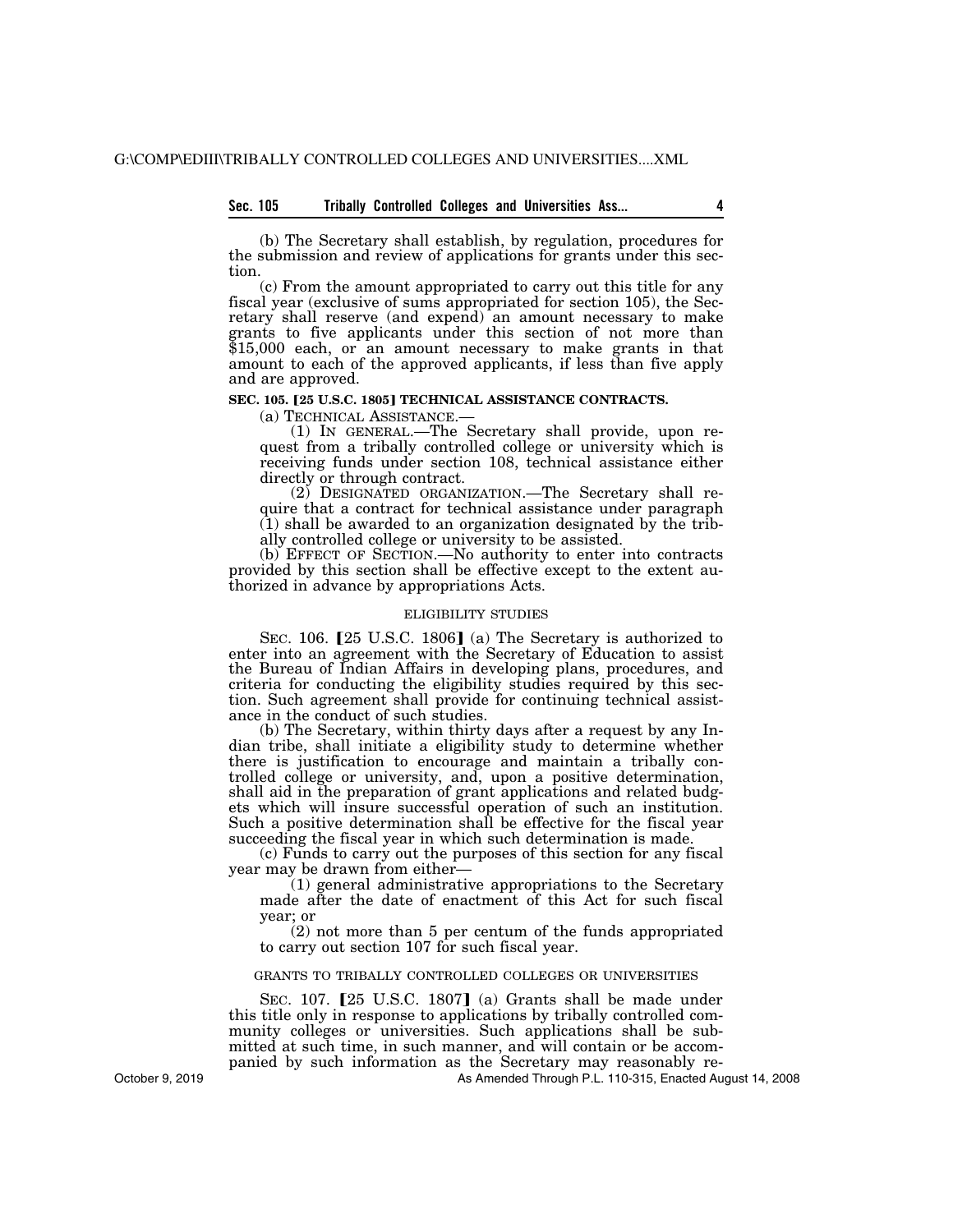# **5 Sec. 108 Tribally Controlled Colleges and Universities Ass...**

quire pursuant to regulations. Such application shall include a description of recordkeeping procedures for the expenditure of funds received under this Act which will allow the Secretary to audit and monitor programs conducted with such funds. The Secretary shall not consider any grant application unless a eligibility study has been conducted under section 106 and it has been found that the applying college or university will service a reasonable student population.

(b) The Secretary shall consult with the Secretary of Education to determine the reasonable number of students required to support a tribally controlled college or university. Consideration shall be given to such factors as tribal and cultural differences, isolation, the presence of alternate education sources, and proposed curriculum.

(c) Priority in grants shall be given to institutions which are operating on the date of enactment of this Act and which have a history of service to the Indian people. In the first year for which funds are appropriated to carry out this section, the number of grants shall be limited to not less than eight nor more than fifteen.

(d) In making grants pursuant to this section, the Secretary shall, to the extent practicable, consult with national Indian organizations and with tribal governments chartering the institutions being considered.

## AMOUNT OF GRANTS

SEC. 108. [25 U.S.C. 1808] (a) REQUIREMENT.

(1) IN GENERAL.—Except as provided in paragraph (2) and section 111, the Secretary shall, subject to appropriations, grant for each academic year to each tribally controlled college or university having an application approved by the Secretary an amount equal to the product obtained by multiplying—

(A) the Indian student count at such college or university during the academic year preceding the academic year for which such funds are being made available, as determined by the Secretary in accordance with section  $2(a)(8)$ ; and

(B) \$8,000, as adjusted annually for inflation.

(2) EXCEPTION.—The amount of a grant under paragraph (1) shall not exceed an amount equal to the total cost of the education program provided by the applicable tribally controlled college or university.

(b)(1) The Secretary shall make payments, pursuant to grants under this Act, of not less than 95 percent of the funds available for allotment by October 15 or no later than 14 days after appropriations become available, with a payment equal to the remainder of any grant to which a grantee is entitled to be made no later than January 1 of each fiscal year.

(2) Notwithstanding any other provision of law, the Secretary shall not, in disbursing funds provided under this title, use any method of payment which was not used during fiscal year 1987 in the disbursement of funds provided under this title.

(3)(A) Notwithstanding any provision of law other than subparagraph (B), any interest or investment income that accrues on

As Amended Through P.L. 110-315, Enacted August 14, 2008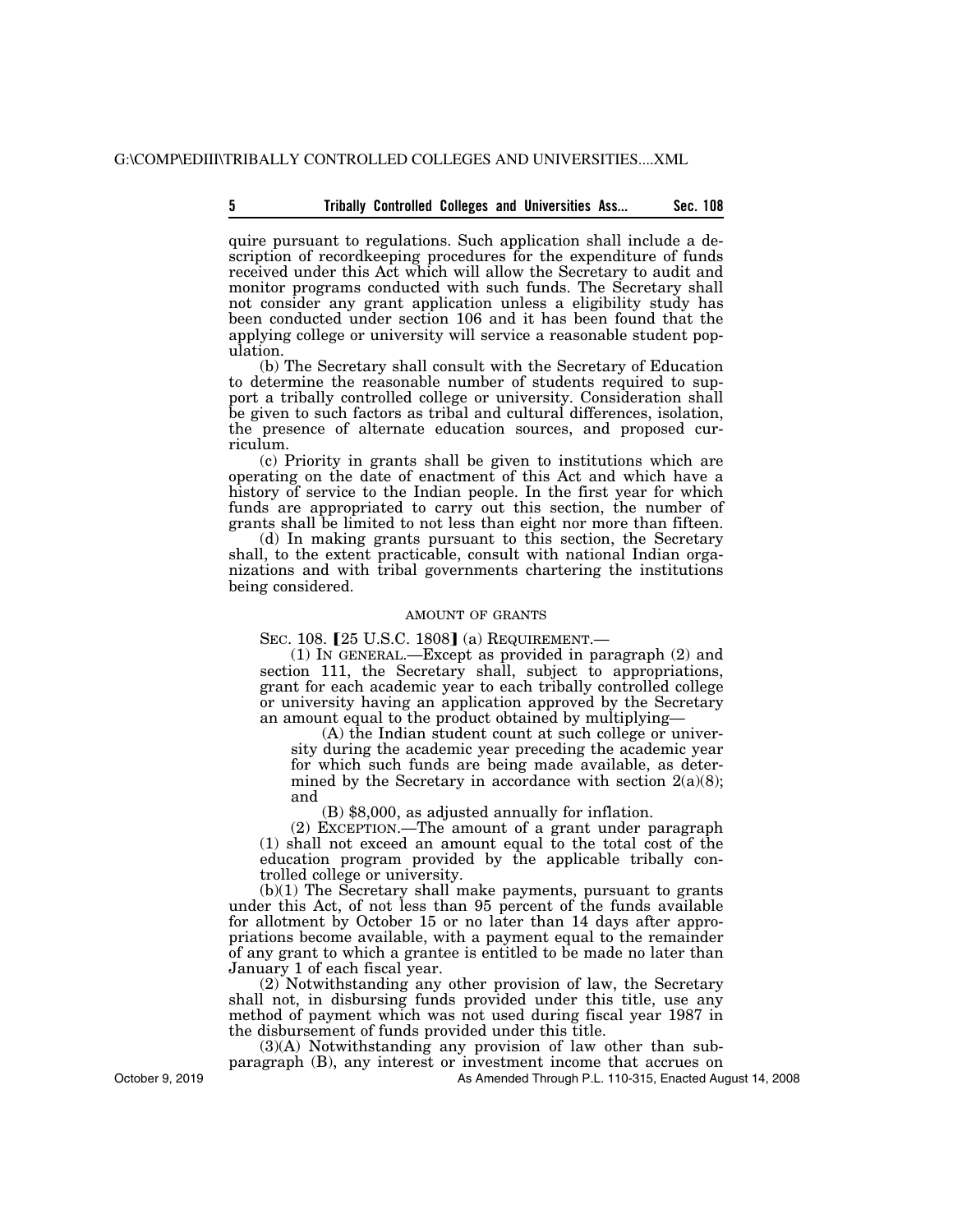## **Sec. 109 Tribally Controlled Colleges and Universities Ass... 6**

any funds provided under this title after such funds are paid to the tribally controlled college or university and before such funds are expended for the purpose for which such funds were provided under this title shall be the property of the tribally controlled college or university and shall not be taken into account by any officer or employee of the Federal Government in determining whether to provide assistance, or the amount of assistance, to the tribally controlled college or university under any provision of Federal law.

(B) All interest or investment income described in subparagraph (A) shall be expended by the tribally controlled college or university by no later than the close of the fiscal year succeeding the fiscal year in which such interest or investment income accrues.

(4) Funds provided under this title may only be invested by the tribally controlled college or university in obligations of the United States or in obligations or securities that are guaranteed or insured by the United States.

(c)(1) Each institution receiving payments under this title shall annually provide to the Secretary an accurate and detailed accounting of its operating and maintenance expenses and such other information concerning costs as the Secretary may request.

(2) The Secretary shall, in consultation with the National Center for Education Statistics, establish a data collection system for the purpose of obtaining accurate information with respect to the needs and costs of operation and maintenance of tribally controlled colleges or universities.

(d) Nothing in this section shall be construed as interfering with, or suspending the obligation of the Bureau for, the implementation of all legislative provisions enacted prior to April 28, 1988, specifically including those of Public Law 98–192.

#### EFFECT ON OTHER PROGRAMS

SEC. 109. [25 U.S.C. 1809] (a) Except as specifically provided in this title, eligibility for assistance under this title shall not, by itself, preclude the eligibility of any tribally controlled college or university to receive Federal financial assistance under any program authorized under the Higher Education Act of 1965 or any other applicable program for the benefit of institutions of higher education, community colleges, or postsecondary educational institutions.

(b)(1) The amount of any grant for which tribally controlled colleges or universities are eligible under section 108 shall not be altered because of funds allocated to any such colleges or universities from funds appropriated under the Act of November 2, 1921 (42 Stat. 208; 25 U.S.C. 13).

(2) No tribally controlled college or university shall be denied funds appropriated under such Act of November 2, 1921, because of the funds it receives under this Act.

(3) No tribally controlled college or university for which a tribe has designated a portion of the funds appropriated for the tribe from funds appropriated under the Act of November 2, 1921 (42 Stat. 208; 25 U.S.C. 13) may be denied a contract for such portion under the Indian Self-Determination and Education Assistance Act

As Amended Through P.L. 110-315, Enacted August 14, 2008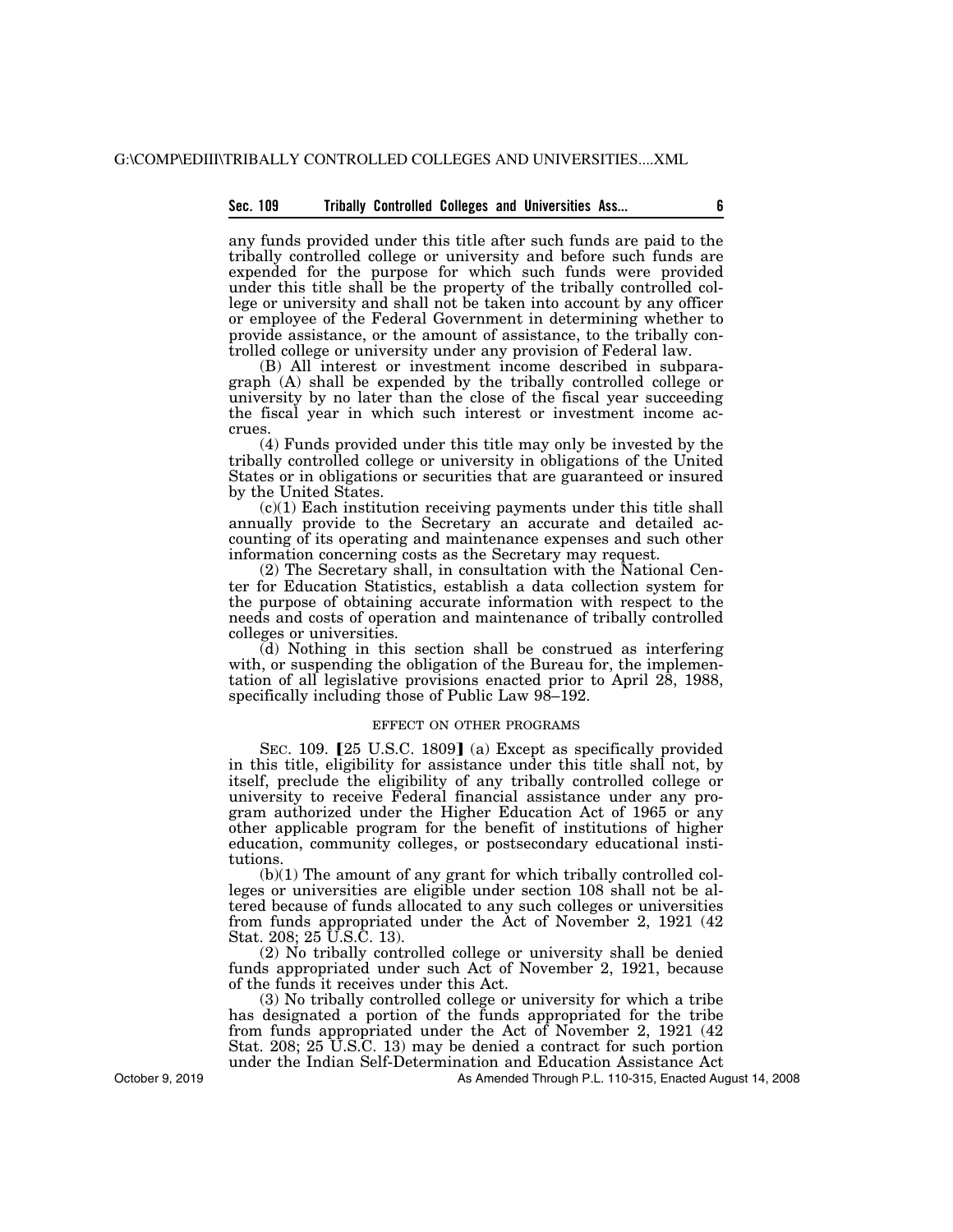**7 Sec. 111 Tribally Controlled Colleges and Universities Ass...** 

(25 U.S.C. 450 et seq.) (except as provided in that Act), or denied appropriate contract support to administer such portion of the appropriated funds.

(c) For the purposes of sections  $312(2)(A)(i)$  and  $322(a)(2)(A)(i)$ of the Higher Education Act of 1965, any Indian student who receives a student assistance grant from the Bureau of Indian Affairs for postsecondary education shall be deemed to have received such assistance under subpart 1 of part A of title IV of such Act.

 $(c)^1$  Notwithstanding any other provision of law, funds provided under this title to the tribally controlled college or university may be treated as non-Federal law which requires that non-Federal or private funds of the college or university be used in a project or for a specific purpose.

#### APPROPRIATION AUTHORIZATION

SEC. 110.  $[25 \text{ U.S.C. } 1810]$  (a)(1) There is authorized to be appropriated, for the purpose of carrying out section 105, \$3,200,000 for fiscal year 2009 and such sums as may be necessary for each of the five succeeding fiscal years.

(2) There is authorized to be appropriated for the purpose of carrying out section 107, such sums as may be necessary for fiscal year 2009 and such sums as may be necessary for each of the five succeeding fiscal years.

(3) There is authorized to be appropriated for the purpose of carrying out sections 112(b) and 113, such sums as may be necessary for fiscal year 2009 and such sums as may be necessary for each of the five succeeding fiscal years.

(4) Funds appropriated pursuant to the authorizations under this section for the fiscal year 2009 and for each of the five succeeding fiscal years shall be transferred by the Secretary of the Treasury through the most expeditious method available, with each of the tribally controlled colleges or universities being designated as its own certifying agency.

(b)(1) For the purpose of affording adequate notice of funding available under this Act, amounts appropriated in an appropriation Act for any fiscal year to carry out this Act shall become available for obligation on July 1 of that fiscal year and shall remain available until September 30 of the succeeding fiscal year.

(2) In order to effect a transition to the forward funding method of timing appropriation action described in paragraph  $(1)$ , there are authorized to be appropriated, in an appropriation Act or Acts for the same fiscal year, two separate appropriations to carry out this Act, the first of which shall not be subject to paragraph (1).

#### GRANT ADJUSTMENTS

SEC. 111.  $[25 \text{ U.S.C. } 1811]$  (a)(1) If the sums appropriated for any fiscal year pursuant to section  $110(a)(2)$  for grants under section 107 are not sufficient to pay in full the total amount which approved applicants are eligible to receive under such section for such fiscal year—

<sup>&</sup>lt;sup>1</sup>So in law. Section 901(e) of Public Law 105–244 (Oct. 7,1998; 112 Stat. 1829), redesignated subsection (d) as subsection (c). Therefore, there are two subsections designated as subsection (c).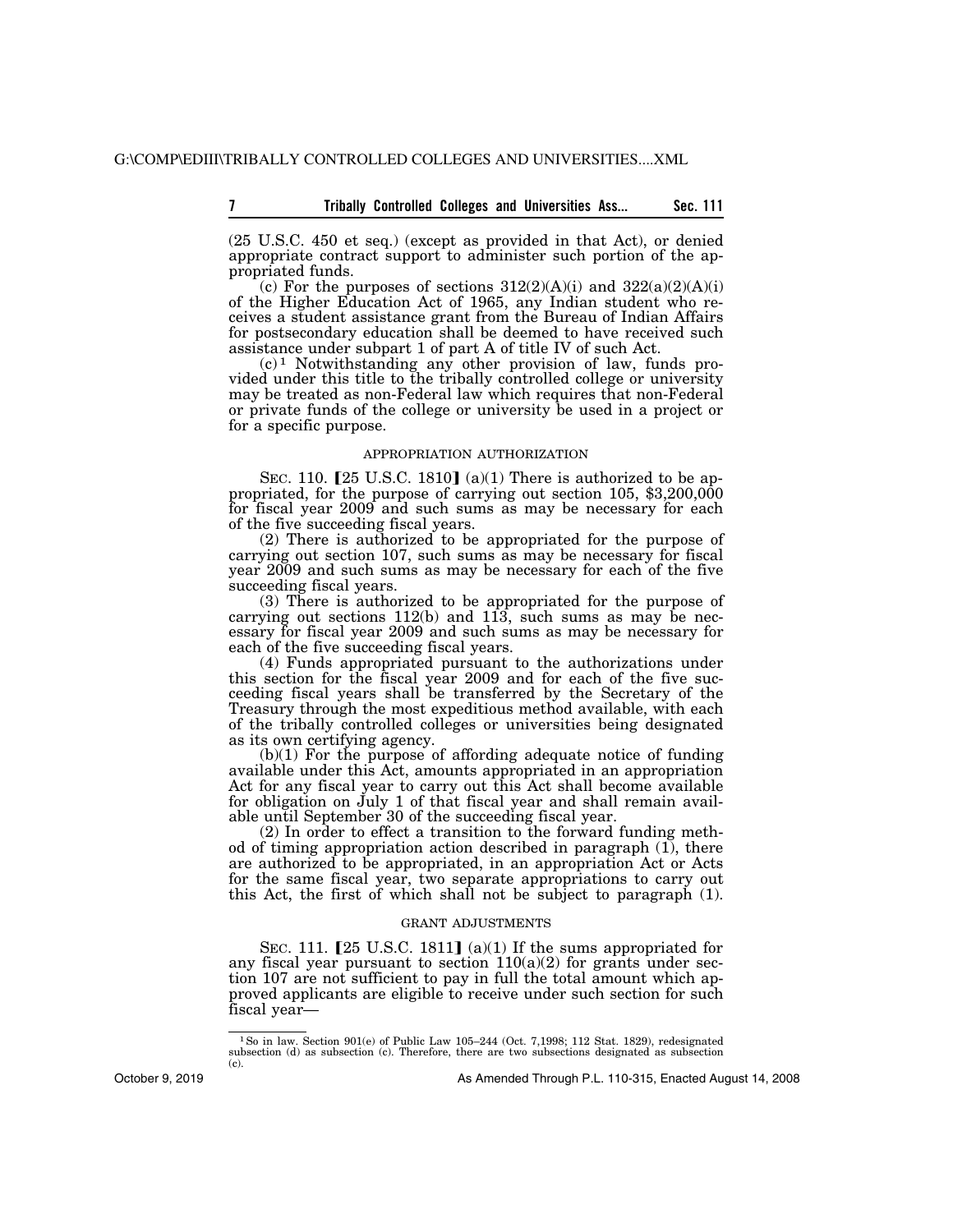# **Sec. 111 Tribally Controlled Colleges and Universities Ass... 8**

(A) the Secretary shall first allocate to each such applicant which received funds under section 107 for the preceding fiscal year an amount equal to 95 percent of the payment received by such applicant under section 108;

(B) the Secretary shall next allocate to applicants who did not receive funds under such section for the preceding fiscal year an amount equal to 100 per centum of the product of—

(i) the per capita payment for the preceding fiscal year; and

(ii) the applicant's projected Indian student count for the academic year for which payment is being made;

in the order in which such applicants have qualified for assistance in accordance with such section so that no amount shall be allocated to a later qualified applicant until each earlier qualified applicant is allocated an amount equal to such product; and

(C) if additional funds remain after making the allocations required by subparagraphs (A) and (B), the Secretary shall allocate such funds by—

(i) ratably increasing the amounts of the grants determined under subparagraph (A) until such grants are equal to 100 per centum of the product described in such subparagraph; and

(ii) then ratably increasing the amounts of both (I) the grants determined under subparagraph (A), as increased under clause (i) of this subparagraph, and (II) the grants determined under subparagraph (B).

(2) For purposes of paragraph (1) of this subsection, the term "per capita payment" for any fiscal year shall be determined by dividing the amount available for grants to tribally controlled colleges or universities under section 107 for such fiscal year by the sum of the Indian student counts of such colleges or universities for such fiscal year. The Secretary shall, on the basis of the most satisfactory data available, compute the Indian student count for any fiscal year for which such count was not used for the purpose of making allocations under this title.

 $(b)(1)$  If the sums appropriated for any fiscal year for grants under section 107 are not sufficient to pay in full the total amount of the grants determined pursuant to subsection  $(a)(1)(A)$ , the amount which applicants described in such subsection are eligible to receive under section 107 for such fiscal year shall be ratably reduced.

(2) If any additional funds become available for making payments under section 107 for any fiscal year to which subsection (a) or paragraph (1) of this subsection applies, such additional amounts shall be allocated by first increasing grants reduced under paragraph (1) of this subsection on the same basis as they were reduced and by then allocating the remainder in accordance with subsection (a). Sums appropriated in excess of the amount necessary to pay in full the total amounts for which applicants are eligible under section 107 shall be allocated by ratably increasing such total amounts.

October 9, 2019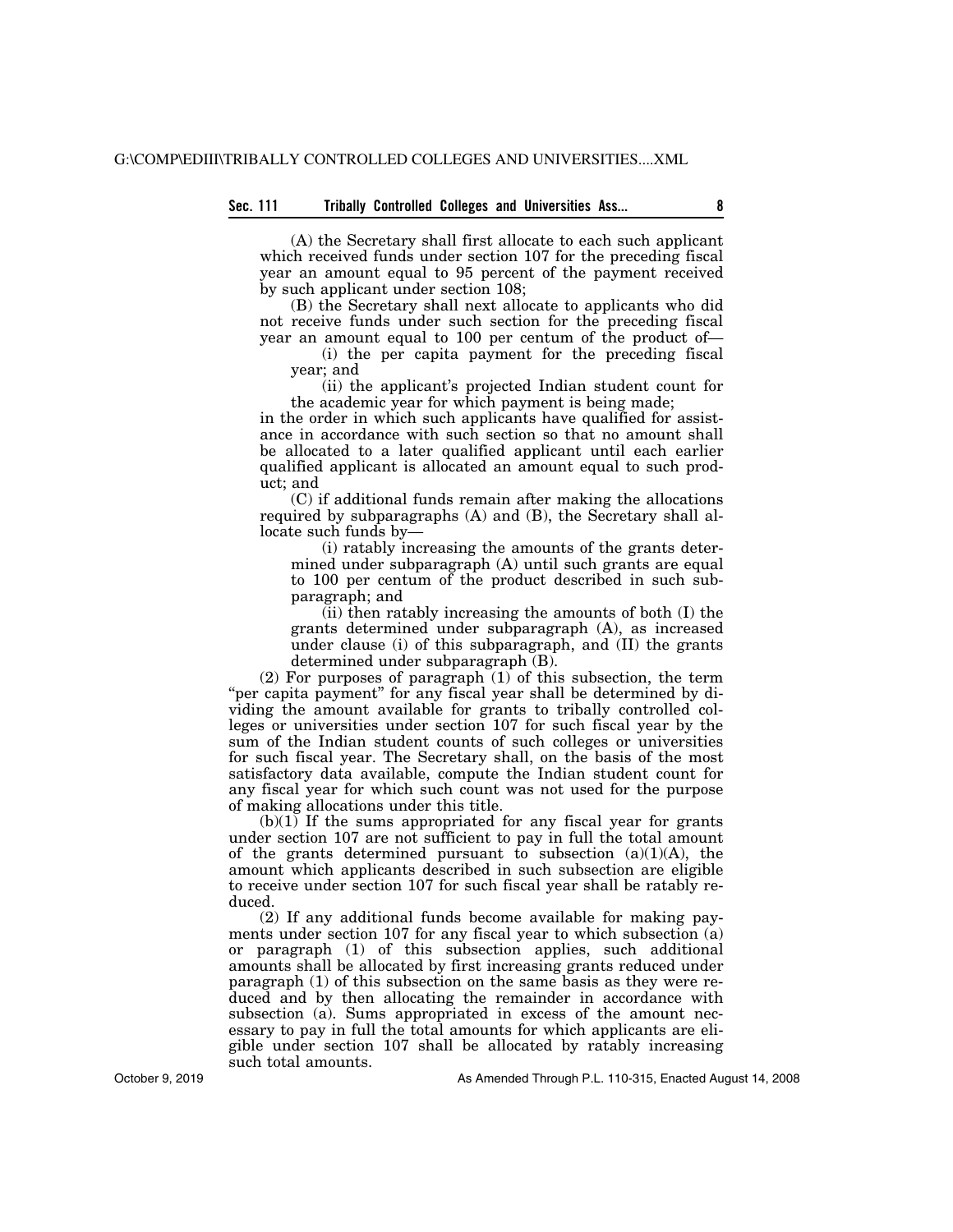## **9 B** Sec. 112 **Tribally Controlled Colleges and Universities Ass... Sec. 112**

(3) References in this subsection and subsection (a) to section 107 shall, with respect to fiscal year 1983, be deemed to refer to section 106 as in effect at the beginning of such fiscal year.

(c) In any fiscal year in which the amounts for which grant recipients are eligible to receive have been reduced under the first sentence of subsection (a) of this section, and in which additional funds have not been made available to pay in full the total of such amounts under the second sentence of such subsection, each grantee shall report to the Secretary any unused portion of received funds ninety days prior to the grant expiration date. The amounts so reported by any grant recipient shall be made available for allocation to eligible grantees on a basis proportionate to the amount which is unfunded as a result of the ratable reduction, but no grant recipient shall receive, as a result of such reallocation, more than the amount provided for under section 107(a) of this title.

#### REPORT ON FACILITIES

SEC. 112. [25 U.S.C. 1812] (a) The Secretary shall provide for the conduct of a study of facilities available for use by tribally controlled colleges or universities. Such study shall consider the condition of currently existing Bureau of Indian Affairs facilities which are vacant or underutilized and shall consider available alternatives for renovation, alteration, repair, and reconstruction of such facilities (including renovation, alteration, repair, and reconstruction necessary to bring such facilities into compliance with local building codes). Such study shall also identify the need for new construction. A report on the results of such study shall be submitted to the Congress not later than eighteen months after the date of enactment of the Tribally Controlled Community College Assistance Amendments of 1986. Such report shall also include an identification of property—

(1) on which structurally sound buildings suitable for use as educational facilities are located, and

(2) which is available for use by tribally controlled community colleges or universities under section  $202(a)(2)$  of the Federal Property and Administrative Services Act of 1949 (40 U.S.C.  $4\overline{8}3(a)(2)$  and under the Act of August 6, 1956 (70 Stat. 1057; 25 U.S.C. 443a).

(b) The Secretary, in consultation with the Bureau of Indian Affairs, shall initiate a program to conduct necessary renovations, alterations, repairs, and reconstruction identified pursuant to subsection (a) of this section.

 $(c)(1)$  The Secretary shall enter into a contract with an organization described in paragraph (2) to establish and provide on an annual basis criteria for the determination and prioritization in a consistent and equitable manner of the facilities construction and renovation needs of colleges or universities that receive funding under this Act or the Navajo Community College Act.

(2) An organization described in this section is any organization that—

(A) is eligible to receive a contract under the Indian Self-Determination and Education Assistance Act; and

As Amended Through P.L. 110-315, Enacted August 14, 2008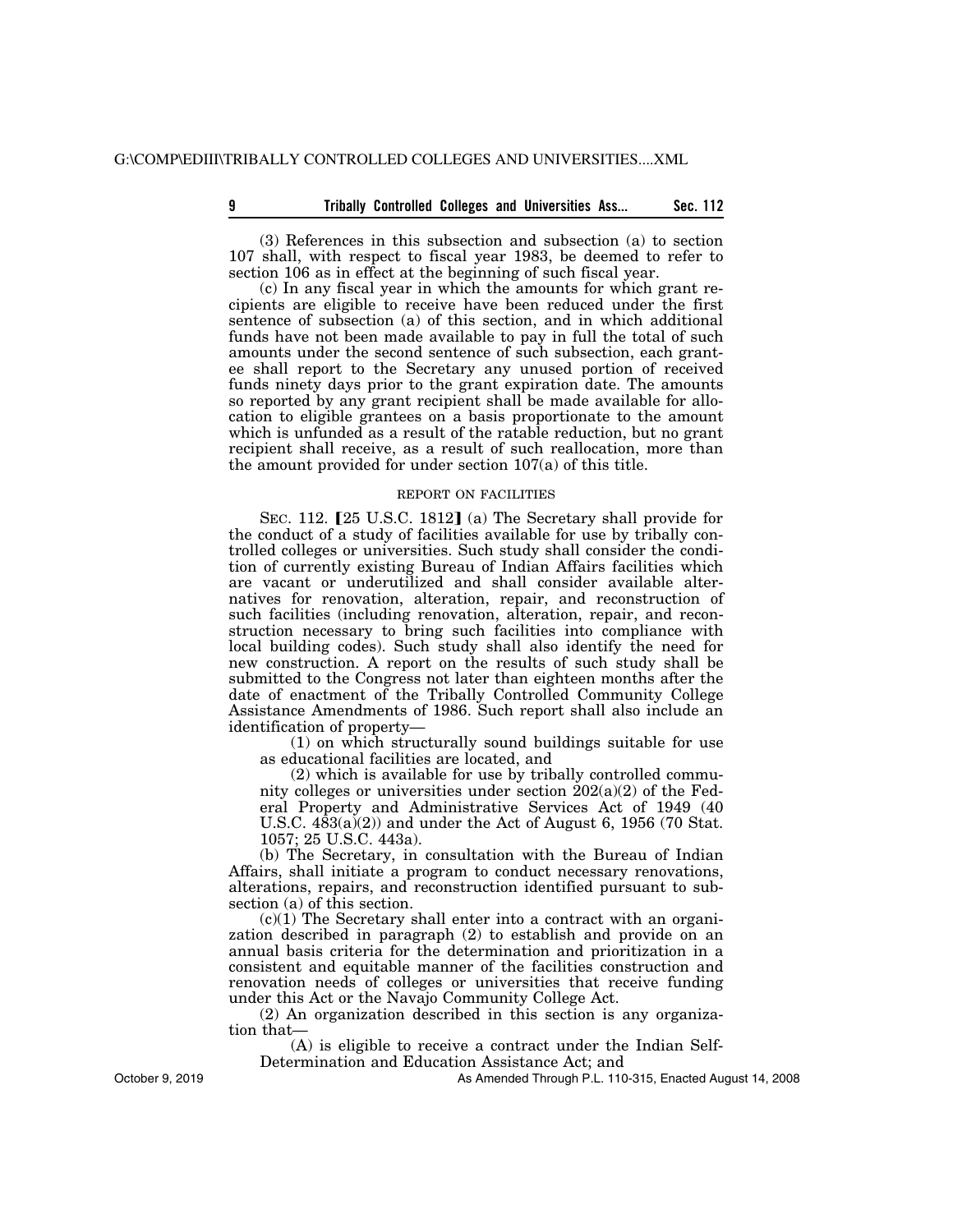## **Sec. 113 Tribally Controlled Colleges and Universities Ass... 10**

(B) has demonstrated expertise in areas and issues dealing with tribally controlled colleges or universities.

(3) The Secretary shall include the priority list established pursuant to this subsection in the budget submitted annually to the Congress.

(d) For the purposes of this section, the term ''reconstruction'' has the meaning provided in the first sentence of subparagraph (B) of section 742(2) of the Higher Education Act of 1965 (20 U.S.C. 1132e–1(2)(B)).

#### CONSTRUCTION OF NEW FACILITIES

SEC. 113.  $[25 \text{ U.S.C. } 1813]$  (a) With respect to any tribally controlled college or university for which the report of the Administrator of General Services under section 112(a) of this Act identifies a need for new construction, the Secretary shall, subject to appropriations and on the basis of an application submitted in accordance with such requirements as the Secretary may prescribe by regulation, provide grants for such construction in accordance with this section.

(b) In order to be eligible for a grant under this section, a tribally controlled college or university—

(1) must be a current recipient of grants under section 105 or 107, and

(2) must be accredited by a nationally recognized accrediting agency listed by the Secretary of Education pursuant to the last sentence of section 101 of the Higher Education Act of 1965, except that such requirement may be waived if the Secretary determines that there is a reasonable expectation that such college or university will be fully accredited within eighteen months. In any case where such a waiver is granted, grants under this section shall be available only for planning and development of proposals for construction.

 $(c)(1)$  Except as provided in paragraph  $(2)$ , grants for construction under this section shall not exceed 80 per centum of the cost of such construction, except that no tribally controlled college or university shall be required to expend more than \$400,000 in fulfillment of the remaining 20 per centum. For the purpose of providing its required portion of the cost of such construction, a tribally controlled college or university may use funds provided under the Act of November 2, 1921 (25 U.S.C. 13), popularly referred to as the Snyder Act.

(2) The Secretary may waive, in whole or in part, the requirements of paragraph (1) in the case of any tribally controlled college or university which demonstrates that neither such college or university nor the tribal government with which it is affiliated have sufficient resources to comply with such requirements. The Secretary shall base a decision on whether to grant such a waiver solely on the basis of the following factors: (A) tribal population; (B) potential student population;  $(\overline{C})$  the rate of unemployment among tribal members;  $(D)$  tribal financial resources; and  $(E)$  other factors alleged by the college or university to have a bearing on the availability of resources for compliance with the requirements of para-

As Amended Through P.L. 110-315, Enacted August 14, 2008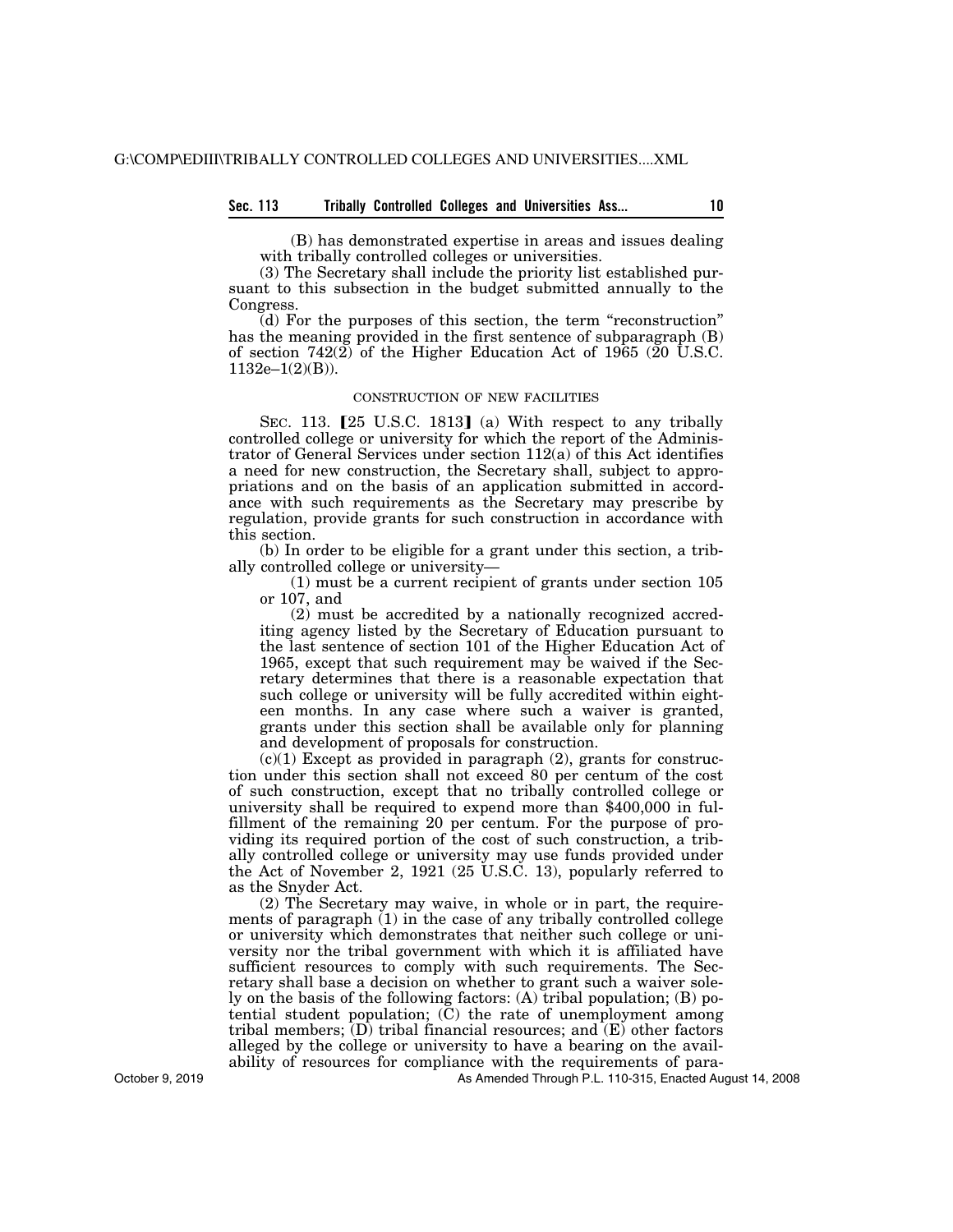graph (1) and which may include the educational attainment of tribal members.

(d) If, within twenty years after completion of construction of a facility which has been constructed in whole or in part with a grant made available under this section—

(1) the facility ceases to be used by the applicant in a public or nonprofit capacity as an academic facility, unless the Secretary determines that there is good cause for releasing the institution from this obligation, and

(2) the tribe with which the applicant is affiliated fails to use the facility for a public purpose approved by the tribal government in futherance of the general welfare of the community served by the tribal government,

title to the facility shall vest in the United States and the applicant (or such tribe if such tribe is the successor in title to the facility) shall be entitled to recover from the United States an amount which bears the same ratio to the present value of the facility as the amount of the applicant's contribution (excluding any funds provided under the Act of November 2, 1921 (25 U.S.C. 13)) bore to the original cost of the facility. Such value shall be determined by agreement of the parties or by action brought in the United States district court for the district in which such facility is located.

(e) No construction assisted with funds under this section shall be used for religious worship or a sectarian activity or for a school or department of divinity.

(f) For the purposes of this section—

(1) the term ''construction'' includes reconstruction or renovation (as such terms are defined in the first sentence of subparagraph (B) of section 742(2) of the Higher Education Act of 1965 (20 U.S.C. 1132e–1(2)(B))); and

(2) the term ''academic facilities'' has the meaning provided such term under section 742(1) of the Higher Education Act of 1965 (20 U.S.C. 1132e–1(1)).

## MISCELLANEOUS PROVISIONS

SEC. 114.  $[25 \text{ U.S.C. } 1814]$  (a) The Navajo Tribe shall not be eligible to participate under the provisions of this title.

 $(b)(1)$  The Secretary shall not provide any funds to any institution which denies admission to any Indian student because such individual is not a member of a specific Indian tribe, or which denies admission to any Indian student because such individual is a member of a specific tribe.

(2) The Secretary shall take steps to recover any unexpended and unobligated funds provided under this title held by an institution determined to be in violation of paragraph (1).

#### RULES AND REGULATIONS 2

SEC. 115.  $[25 \text{ U.S.C. } 1815]$  (a) Within four months from the date of enactment of this Act, the Secretary shall, to the extent

Continued

<sup>2</sup>Public Law 98–192 (97 Stat. 1343), which reauthorized and amended the Act, included the following section: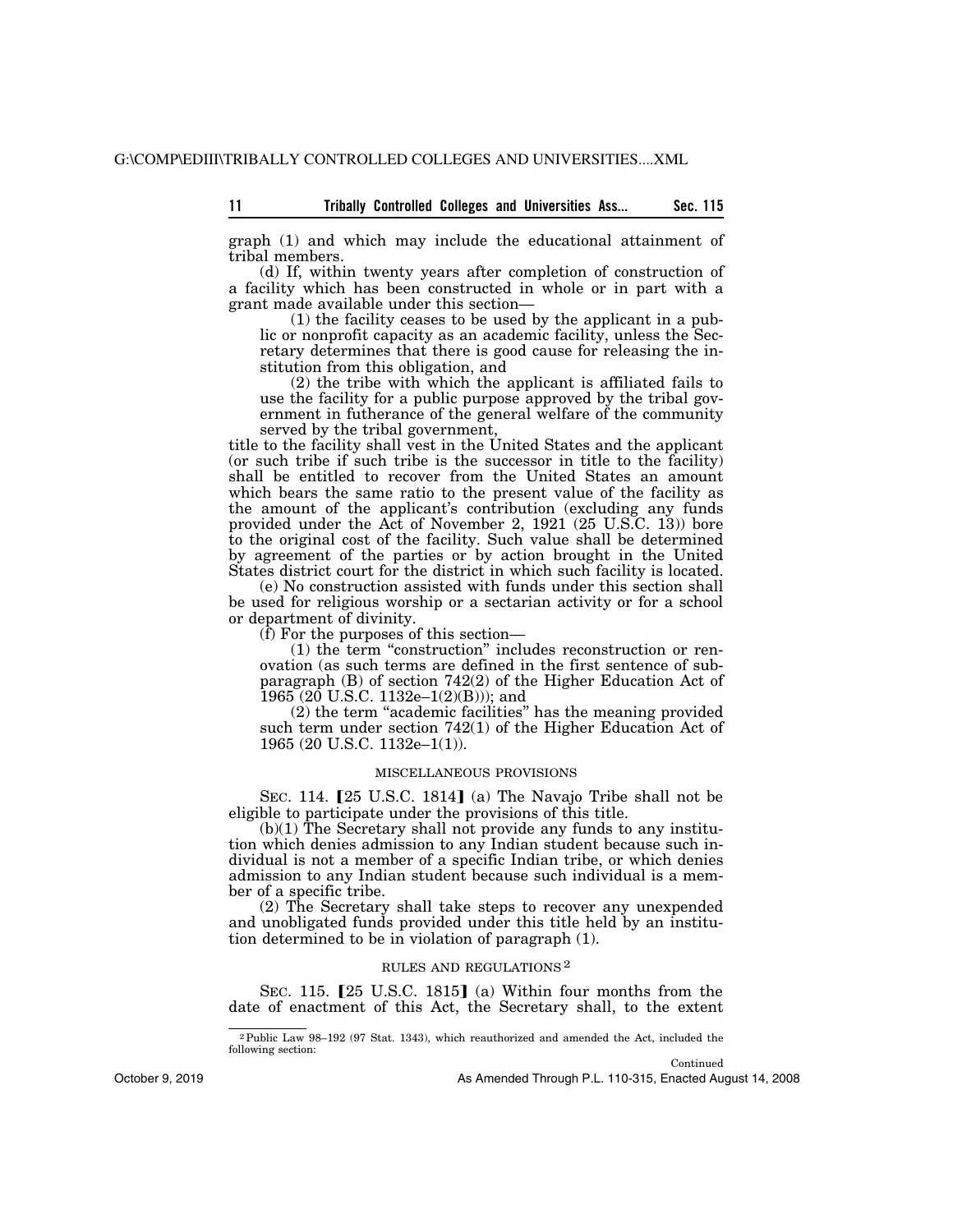## **Sec. 301 Tribally Controlled Colleges and Universities Ass... 12**

practicable, consult with national Indian organizations to consider and formulate appropriate rules and regulations for the conduct of the grant program established by this title.

(b) Within six months from the date of enactment of this Act, the Secretary shall publish proposed rules and regulations in the Federal Register for the purpose of receiving comments from interested parties.

(c) Within ten months from the date of enactment of this Act, the Secretary shall promulgate rules and regulations for the conduct of the grant program established by this title.

(d) Funds to carry out the purposes of this section may be drawn from general administrative appropriations to the Secretary made after the date of enactment of this Act.

# \* \* \* \* \* \* \*

## TITLE III—TRIBALLY CONTROLLED COLLEGE OR UNIVERSITY ENDOWMENT PROGRAM

#### PURPOSE

SEC. 301. [25 U.S.C. 1831] It is the purpose of this title to provide grants for the encouragement of endowment funds for the operation and improvement of tribally controlled colleges or universities.

#### ESTABLISHMENT OF PROGRAM; PROGRAM AGREEMENTS

SEC. 302. [25 U.S.C. 1832] (a) From the amount appropriated pursuant to section 306, the Secretary shall establish a program of making endowment grants to tribally controlled colleges or universities which are current recipients of assistance under section 107 of this Act or under section 3 of the Navajo Community College Act. No such college or university shall be ineligible for such a grant for a fiscal year by reason of the receipt of such a grant for a preceding fiscal year, but no such college or university shall be eligible for such a grant for a fiscal year if such college or university has been awarded a grant under section 331 of the Higher Education Act of 1965 for such fiscal year.

(b) No grant for the establishment of an endowment fund by a tribally controlled college or university shall be made unless such college or university enters into an agreement with the Secretary which—

(1) provides for the investment and maintenance of a trust fund, the corpus and earnings of which shall be invested in the same manner as funds are invested under paragraph (2) of section 331(c) of the Higher Education Act of 1965, except that for purposes of this paragraph, the term "trust fund" means a fund established by an institution of higher education or by a foundation that is exempt from taxation and is maintained for the purpose of generating income for the support of the institution, and may include real estate;

(2) provides for the deposit in such trust fund of—

October 9, 2019

<sup>&#</sup>x27;' SEC. 15. In promulgating regulations to implement the amendments made by this Act, the Secretary of the Interior shall consult with tribally controlled community colleges.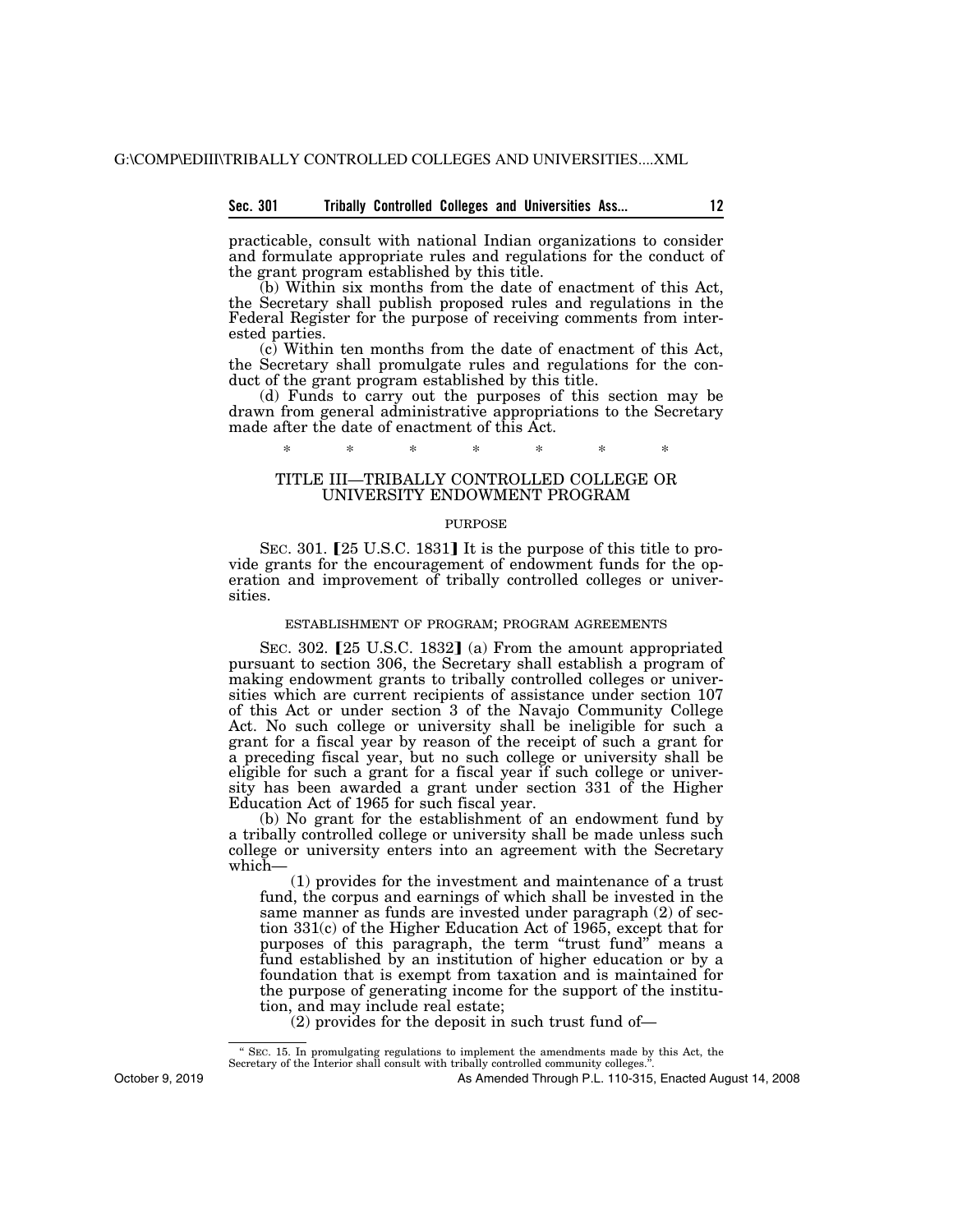(A) any Federal capital contributions made from funds appropriated under section 306;

 $(\hat{B})$  a capital contribution by such college or university in an amount (or of a value) equal to half of the amount of each Federal capital contribution; and

(C) any earnings of the funds so deposited;

(3) provides that such funds will be deposited in such a manner as to insure the accumulation of interest thereon at a rate not less than that generally available for similar funds deposited at the banking or savings institution for the same period or periods of time;

(4) provides that, if at any time such college or university withdraws any capital contribution made by that college or university, an amount of Federal capital contribution equal to twice the amount of (or value of) such withdrawal shall be withdrawn and returned to the Secretary for reallocation to other colleges or universities;

(5) provides that no part of the net earnings of such trust fund will inure to the benefit of any private person; and

(6) includes such other provisions as may be necessary to protect the financial interest of the United States and promote the purpose of this title and as are agreed to by the Secretary and the college or university, including a description of recordkeeping procedures for the expenditure of accumulated interest which will allow the Secretary to audit and monitor programs and activities conducted with such interest.

#### USE OF FUNDS

SEC. 303. [25 U.S.C. 1833] Interest deposited, pursuant to section 302(b)(2)(C), in the trust fund of any tribally controlled college or university may be periodically withdrawn and used, at the discretion of such college or university, to defray any expenses associated with the operation of such college or university, including expense of operations and maintenance, administration, academic and support personnel, community and student services programs, and technical assistance.

## COMPLIANCE WITH MATCHING REQUIREMENT

SEC. 304. [25 U.S.C. 1834] For the purpose of complying with the contribution requirement of section  $302(b)(2)(B)$ , a tribally controlled college or university may use funds which are available from any private or tribal source. Any real or personal property received by a tribally controlled college or university as a donation or gift on or after the date of the enactment of this sentence may, to the extent of its fair market value as determined by the Secretary, be used by such college or university as its contribution pursuant to section  $302(b)(2)(B)$ , or as part of such contribution, as the case may be. In any case in which any such real or personal property so used is thereafter sold or otherwise disposed of by such college or university, the proceeds therefrom shall be deposited pursuant to section  $302(b)(2)(B)$  but shall not again be considered for Federal capital contribution purposes.

As Amended Through P.L. 110-315, Enacted August 14, 2008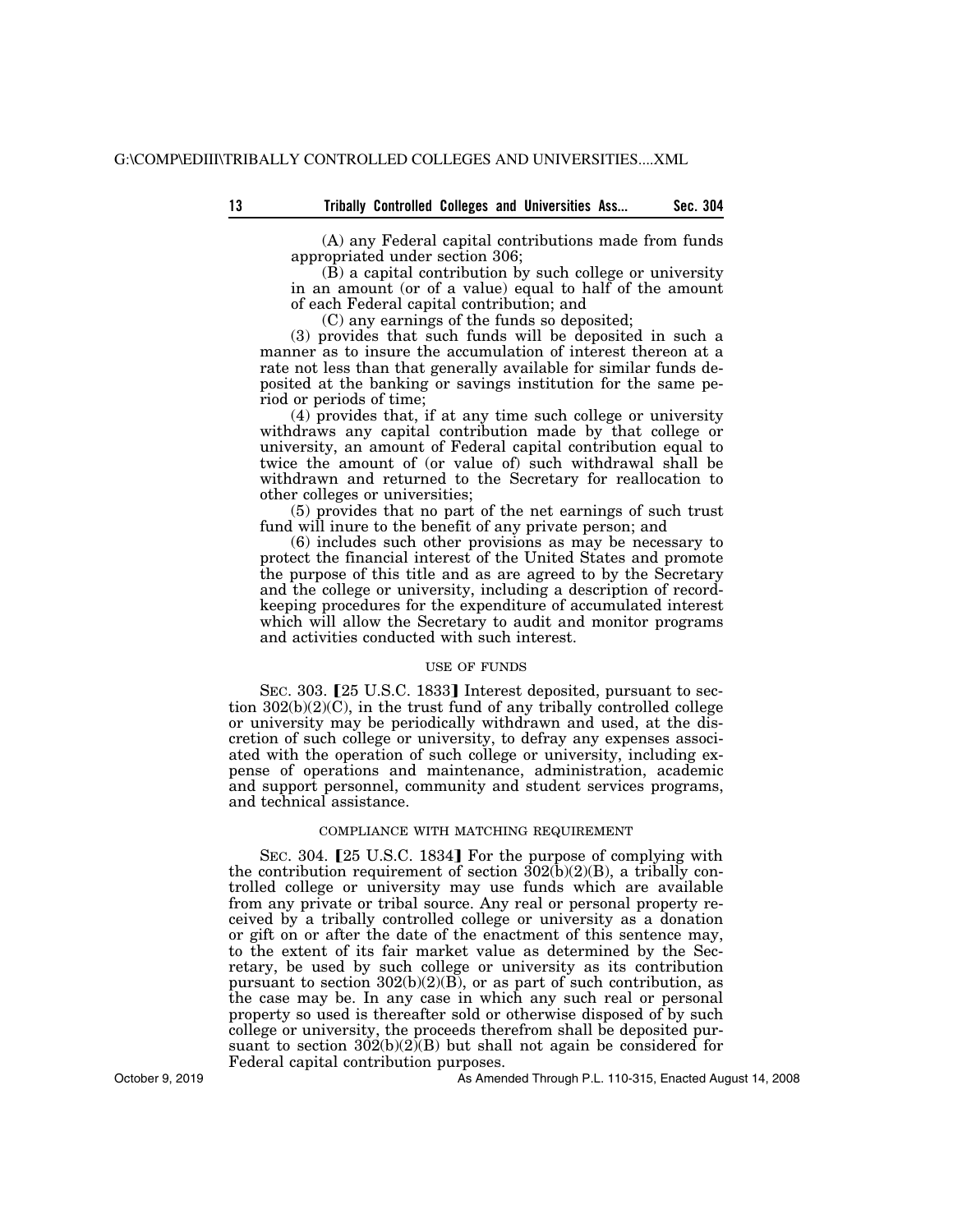## **Sec. 305 Tribally Controlled Colleges and Universities Ass... 14**

#### ALLOCATION OF FUNDS

SEC. 305. [25 U.S.C. 1835] (a) From the amount appropriated pursuant to section 306, the Secretary shall allocate to each tribally controlled college or university which is eligible for an endowment grant under this title an amount for a Federal capital contribution equal to twice the value of the property or the amount which such college or university demonstrates has been placed within the control of, or irrevocably committed to the use of, the college or university and is available for deposit as a capital contribution of that college or university in accordance with section  $302(b)(2)(B)$ , except that the maximum amount which may be so allocated to any such college or university for any fiscal year shall not exceed \$750,000.

(b) If for any fiscal year the amount appropriated pursuant to section 306 is not sufficient to allocate to each tribally controlled college or university an amount equal to twice the value of the property or the amount demonstrated by such college or university pursuant to subsection (a), then the amount of the allocation to each such college or university shall be ratably reduced.

#### AUTHORIZATION OF APPROPRIATIONS

SEC. 306.  $[25 \text{ U.S.C. } 1836]$  (a) There are authorized to be appropriated to carry out the provisions of this title, \$10,000,000 for fiscal year 2009 and such sums as may be necessary for each of the five succeeding fiscal years.

(b) Any funds appropriated pursuant to subsection (a) are authorized to remain available until expended.

#### TITLE IV—TRIBAL ECONOMIC DEVELOPMENT

#### **SEC. 401.** ø**25 U.S.C. 1801 note**¿ **SHORT TITLE.**

This title may be cited as the ''Tribal Economic Development and Technology Related Education Assistance Act of 1990''.

## **SEC. 402. [25 U.S.C. 1851] GRANTS AUTHORIZED.**

(a) GENERAL AUTHORITY.—The Secretary is authorized, subject to the availability of appropriations, to make grants to tribally controlled colleges or universities which receive grants under either this Act or the Navajo Community College Act for the establishment and support of tribal economic development and education institutes. Each program conducted with assistance under a grant under this subsection shall include at least the following activities:

(1) Determination of the economic development needs and potential of the Indian tribes involved in the program, including agriculture and natural resource needs.

(2) Development of consistent courses of instruction to prepare postsecondary students, tribal officials and others to meet the needs defined under paragraph (1). The development of such courses may be coordinated with secondary institutions to the extent practicable.

(3) The conduct of vocational courses, including administrative expenses and student support services.

(4) Technical assistance and training to Federal, tribal and community officials and business managers and planners

As Amended Through P.L. 110-315, Enacted August 14, 2008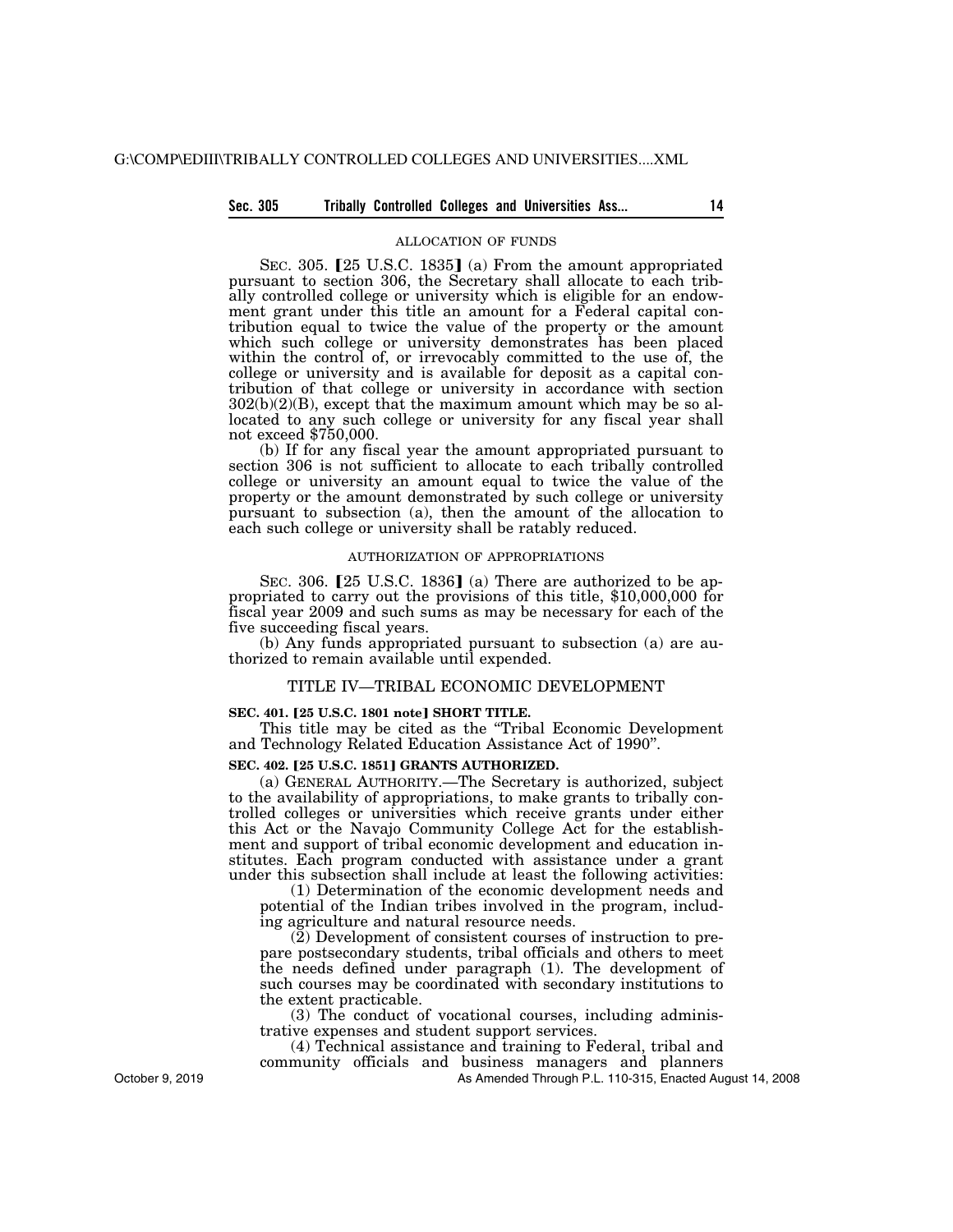**15 Sec. 502 Tribally Controlled Colleges and Universities Ass...** 

deemed necessary by the institution to enable full implementation of, and benefits to be derived from, the program developed under paragraph (1).

(5) Clearinghouse activities encouraging the coordination of, and providing a point for the coordination of, all vocational activities (and academically related training) serving all students of the Indian tribe involved in the grant.

(6) The evaluation of such grants and their effect on the needs developed under paragraph (1) and tribal economic selfsufficiency.

(b) AMOUNT AND DURATION.—The grants shall be of such amount and duration as to afford the greatest opportunity for success and the generation of relevant data.

(c) APPLICATIONS.—Institutions which receive funds under other titles of this Act or the Navajo Community College Act may apply for grants under this title either individually or as consortia. Each applicant shall act in cooperation with an Indian tribe or tribes in developing and implementing a grant under this part.

## **SEC. 403. [25 U.S.C. 1852] AUTHORIZATION OF APPROPRIATIONS.**

There are authorized to be appropriated for grants under this title, such sums as may be necessary for fiscal year 2009 and such sums as may be necessary for each of the five succeeding fiscal years.

# **TITLE V—TRIBALLY CONTROLLED POSTSECONDARY CAREER AND TECH-NICAL INSTITUTIONS**

#### **SEC. 501. [25 U.S.C. 1861] DEFINITION OF TRIBALLY CONTROLLED POSTSECONDARY CAREER AND TECHNICAL INSTITUTION.**

In this title, the term "tribally controlled postsecondary career and technical institution'' has the meaning given the term in section 3 of the Carl D. Perkins Career and Technical Education Act of 2006 (20 U.S.C. 2302).

#### **SEC. 502. [25 U.S.C. 1862] TRIBALLY CONTROLLED POSTSECONDARY CAREER AND TECHNICAL INSTITUTIONS PROGRAM.**

(a) IN GENERAL.—Subject to the availability of appropriations, for fiscal year 2009 and each fiscal year thereafter, the Secretary shall—

(1) subject to subsection (b), select two tribally controlled postsecondary career and technical institutions to receive assistance under this title; and

(2) provide funding to the selected tribally controlled postsecondary career and technical institutions to pay the costs (including institutional support costs) of operating postsecondary career and technical education programs for Indian students at the tribally controlled postsecondary career and technical institutions.

(b) SELECTION OF CERTAIN INSTITUTIONS.—

(1) REQUIREMENT.—For each fiscal year during which the Secretary determines that a tribally controlled postsecondary career and technical institution described in paragraph (2)

As Amended Through P.L. 110-315, Enacted August 14, 2008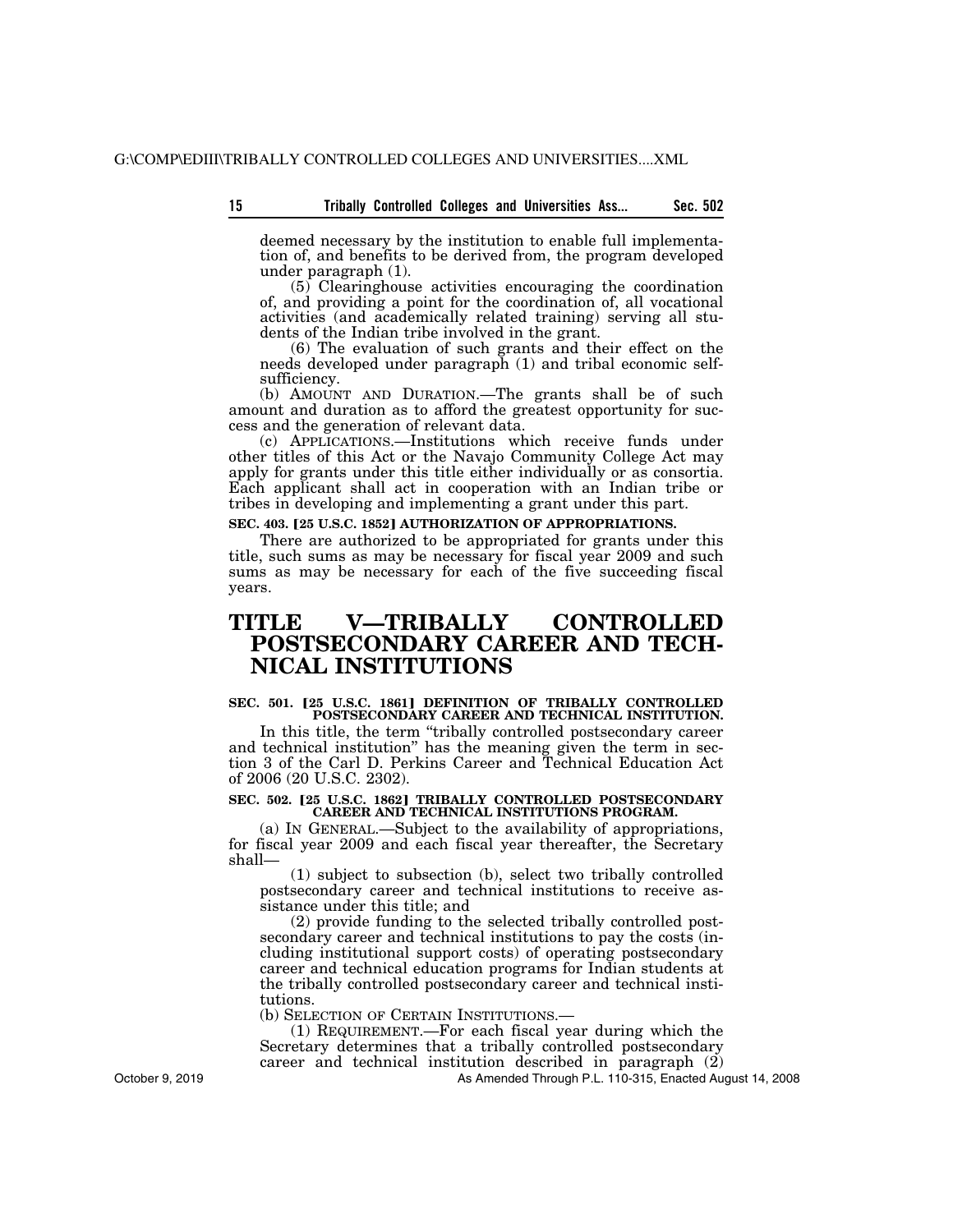# **Sec. 503 Tribally Controlled Colleges and Universities Ass... 16**

meets the definition referred to in section 501, the Secretary shall select that tribally controlled postsecondary career and technical institution under subsection  $(a)(1)$  to receive funding under this section.

(2) INSTITUTIONS.—The two tribally controlled postsecondary career and technical institutions referred to in paragraph (1) are—

(A) the United Tribes Technical College; and

(B) the Navajo Technical College.

(c) METHOD OF PAYMENT.—For each applicable fiscal year, the Secretary shall provide funding under this section to each tribally controlled postsecondary career and technical institution selected for the fiscal year under subsection  $(a)(1)$  in a lump sum payment for the fiscal year.

(d) DISTRIBUTION.—

(1) IN GENERAL.—For fiscal year 2009 and each fiscal year thereafter, of amounts made available pursuant to section 504, the Secretary shall distribute to each tribally controlled postsecondary career and technical institution selected for the fiscal year under subsection  $(a)(1)$  an amount equal to the greater of—

(A) the total amount appropriated for the tribally controlled postsecondary career and technical institution for fiscal year 2006; or

(B) the total amount appropriated for the tribally controlled postsecondary career and technical institution for fiscal year 2008.

(2) EXCESS AMOUNTS.—If, for any fiscal year, the amount made available pursuant to section 504 exceeds the sum of the amounts required to be distributed under paragraph (1) to the tribally controlled postsecondary career and technical institutions selected for the fiscal year under subsection (a)(1), the Secretary shall distribute to each tribally controlled postsecondary career and technical institution selected for that fiscal year a portion of the excess amount, to be determined by—

(A) dividing the excess amount by the aggregate Indian student count (as defined in section 117(h) of the Carl D. Perkins Career and Technical Education Act of 2006 (20 U.S.C. 2327(h)) of such institutions for the prior academic year; and

(B) multiplying the quotient described in subparagraph (A) by the Indian student count of each such institution for the prior academic year.

#### **SEC. 503. [25 U.S.C. 1863] APPLICABILITY OF OTHER LAWS.**

(a) IN GENERAL.—Paragraphs (4) and (8) of subsection (a), and subsection (b), of section 2, sections 105, 108, 111, 112 and 113, and titles II, III, and IV shall not apply to this title.<br>(b) INDIAN SELF-DETERMINATION AND EDUCATION ASSIST-

ANCE.—Funds made available pursuant to this title shall be subject to the Indian Self-Determination and Education Assistance Act (25 U.S.C. 450 et seq.).

(c) ELECTION TO RECEIVE.—A tribally controlled postsecondary career and technical institution selected for a fiscal year under sec-

As Amended Through P.L. 110-315, Enacted August 14, 2008